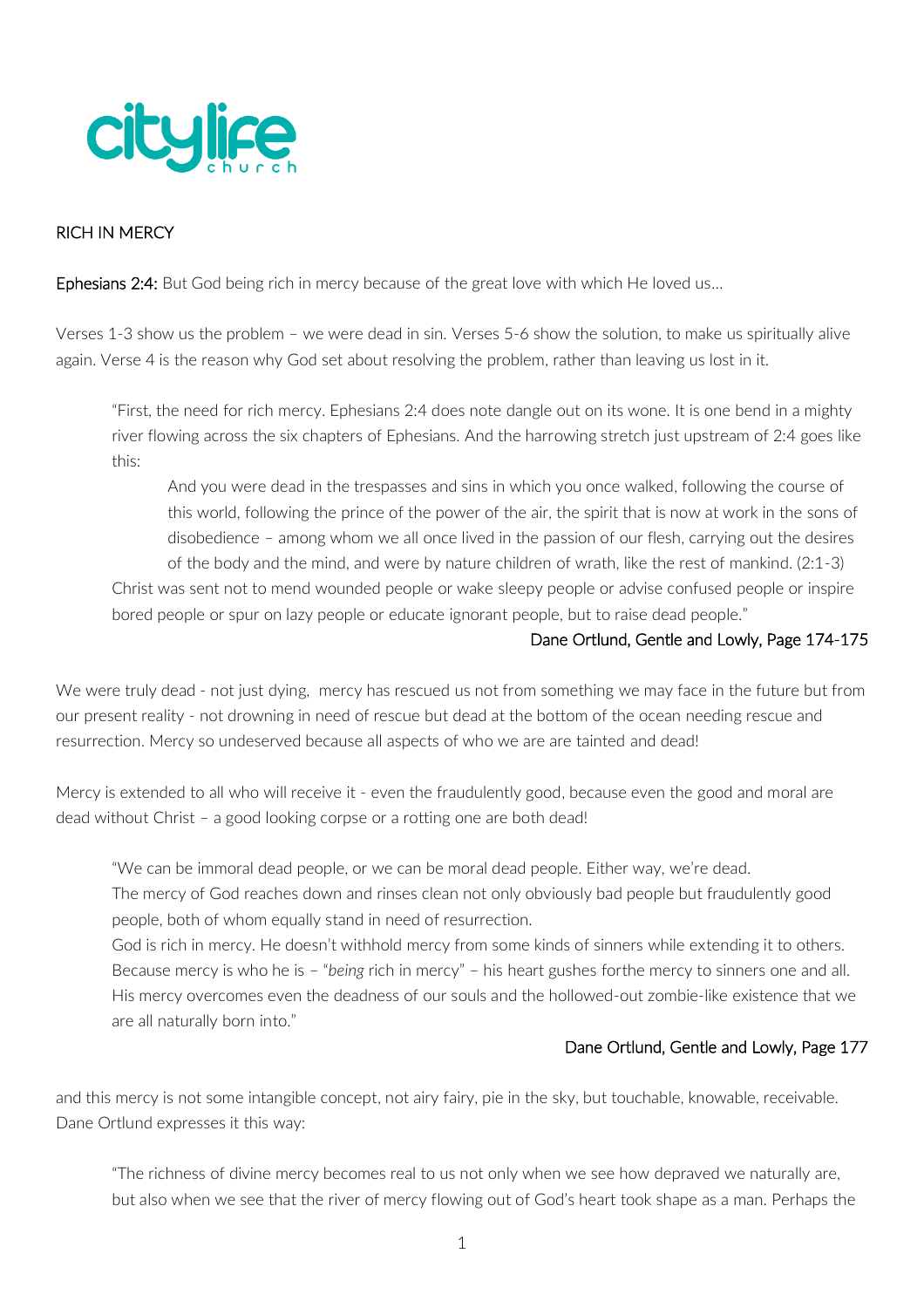notion of heavenly mercy seems abstract; but what if that mercy became something we could see, hear and touch?

That is what happened in the incarnation. When Paul speaks of the saving appearance of Christ, he says, "When grace appeared…" (Titus 2:11). The grace and mercy of God is so bound up with and manifested in Jesus himself that to speak of Christ appearing is to speak of grace appearing."

## Dane Ortlund, Gentle and Lowly, Page 177

Jesus is grace and mercy personified!

Mercy at not receiving the punishment that we deserve is matched and mirrored by grace, the other side of the coin - the life we are now afforded in Christ. We died with him that we now may live. All the benefits and riches of heaven are ours. Both the grace and mercy of God, seen most tangibly in Jesus, are moving and powerful and beautiful. Every time I reflect on it I am reminded of just how much I have been saved from, but also saved to.

Grace and Mercy are different yet intertwined.

One analogy that may help us visualise this is that of us as seeds planted into the soil of mercy, God's grace falls upon me daily in both the sun and rain and is manifest in growth and fruitfulness.

God's grace and blessing falls on us all, whether believers or not (rain falls and the sun shines on the wicked as well as righteous, spirit poured on all flesh - Joel 2 -not just the believing flesh) - the Bible is clear that this is the case, but until we are uprooted and replanted into the soil of his mercy that grace and blessing doesn't make us grow into what we were created to be.

Being rooted in mercy, and coming back to this time and again, feeding on it, is what allows grace to do its work and bear fruit in us. Recognition that we need mercy counters pride in us. If we begin to believe we should receive the blessing of heaven it is no longer grace, grace by its very nature is undeserved and recognising our need of Gods mercy helps us ensure the correct mindset and attitude of heart to receive that which is undeserved, to treasure it and not squander it. It is mercy that opens the floodgates to grace and the favour of God.

Mercy and grace are therefore inseparable - we cannot truly receive mercy while rejecting grace, for we are not just saved from something but to something, we are rescued for purpose - We are not raised from death to nothing, but to life. God's grace leads us to his mercy, his mercy enables us to receive his grace. A beautiful mystery.

We received God's mercy and grace in fullness when we accepted Christ and received his life in us - we were transformed in our very being at this point - no longer sinners but saints, new creations. A once for all time forgiveness. Yet his mercies are new each morning and there is grace for each day. We live in the tension of the in between!

The kingdom is here, now, at hand, yet will one day come in completion and fullness. The same is true for us personally, for we still struggle to fully believe, comprehend and live out this reality in our daily lives amidst a fallen world. We are still working out our salvation in fear and trembling - not works as opposed to grace, but works as in applying.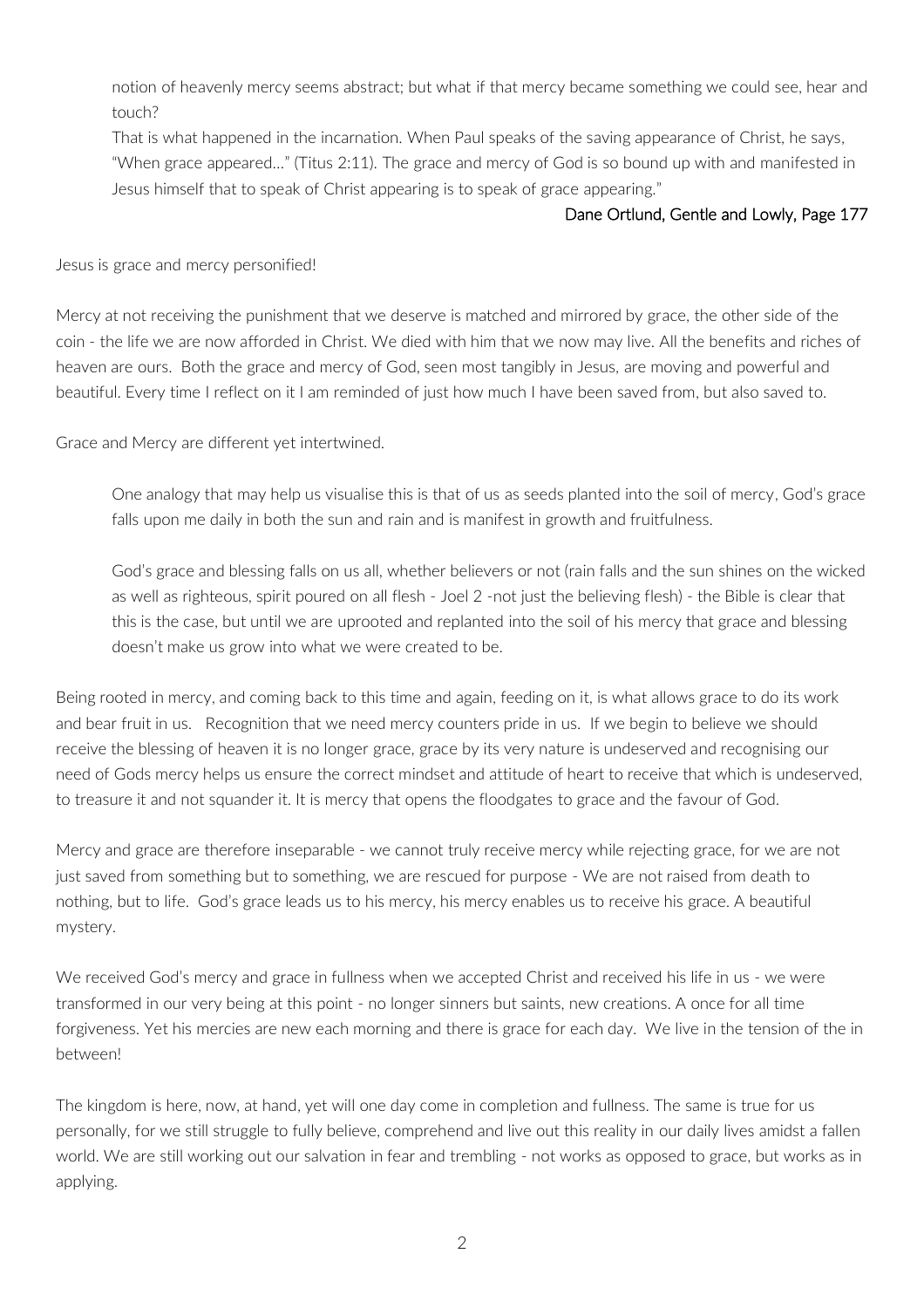Like when you get a new phone and you spend time working out how it works. Everything is there already, you're not adding to what the phone can do, but you are discovering what it can do and finding yourself using these discoveries in the midst of life. That is what we're doing with our salvation, with mercy and grace - discovering the depths of its reality - discovering what we have truly been saved from and how dead we truly were, and what we are saved to and how glorious our life in him is, how full of blessing and favour and abundance in joy and hope and peace and love.

Be encouraged to apply this mercy and grace into the whole of our lives. His love is tender towards us and we need not fear opening our lives to him.

His mercy is most at work in our deepest pain, our shame and our sins - it abounds.

"Whether we have been sinned against or have sinned ourselves into misery, the Bible says God is not tightfisted with mercy bit openhanded, not frugal but lavish, not poor but rich.

That God is rich in mercy means that your regions of deepest shame and regret are not hotels through which divine mercy passes but homes in which divine mercy abides.

It means the things about you that make you cringe most, make him hug hardest.

It means his mercy is not calculating and cautious, like ours. It is unrestrained, flood-like, sweeping, magnanimous.

It means our haunting shame is not a problem for him, but the very thing he loves most to work with. It means our sins do not cause his love to take a hit. Our sins cause his love to surge forward all the more. It means on that day when we stand before him, quietly, unhurriedly, we will weep with relief, shocked at how impoverished a view of his mercy-rich heard we had."

#### Dane Ortlund, Gentle and Lowly, Page 179-80

For this discovery, we have to constantly go back into this one-time act of rescue where mercy and grace abound. We don't discover and make use of what our phones can do simply by coldly reading the manual - we pick it up, we play with it, we use it, we carry it with us and add it into our daily lives…

We must do the same with mercy and grace - by going back to Jesus directly. We can read about him, but let's not fool ourselves by just storing up knowledge - that puffs up in pride, we have to then live with him too and apply what we learn and discover into our lives. There is no point learning that saturated fats are bad for your heart and could eventually kill you while continuing to live on a diet of burgers and ice cream.

Jesus himself is rich in mercy. He is full of grace. Jesus is not just good at dishing out mercy and grace - it flows from him because he is the source of it. You'll note from the verse - God being rich in mercy - not becoming, or acting, or demonstrating. It is his very being. The verse goes on to say that because of the great love with which he loved us - We are the objects of his mercy because we are the objects of his love. Not just any love, but his great love. The pinnacle of all he loves; that which makes everything else more marvellous to him.

When we speak about the things a person loved after they have died, we say things like "he loved fishing and camping, but his great love was his family" we all know that what we mean is that the greatest of loves, the pinnacle of all he was about was his love for his family. Not only that, but the likelihood is that he loved fishing and camping all the more because of enjoying it with his family. The same is true of God for us - his great love is us. He loves the world, but his great love is us. In creation God declares everything made to be good as he makes it, but when he made us humans - in his image - he not only says that his